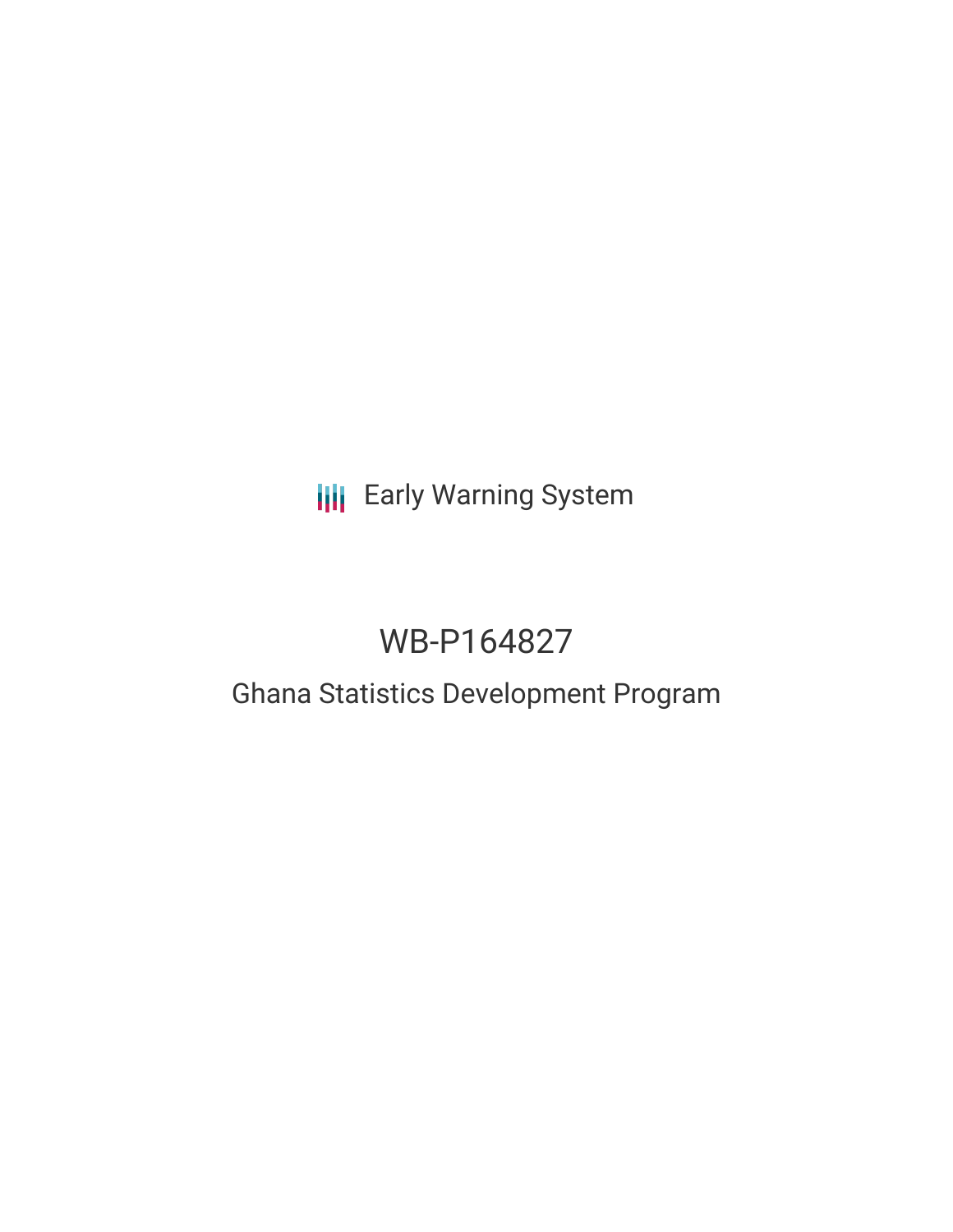

#### **Quick Facts**

| <b>Countries</b>              | Ghana             |
|-------------------------------|-------------------|
| <b>Financial Institutions</b> | World Bank (WB)   |
| <b>Status</b>                 | Proposed          |
| <b>Bank Risk Rating</b>       | С                 |
| <b>Voting Date</b>            | 2018-01-26        |
| <b>Borrower</b>               | REPUBLIC OF GHANA |
| <b>Sectors</b>                | Communications    |
| <b>Project Cost (USD)</b>     | $$4.50$ million   |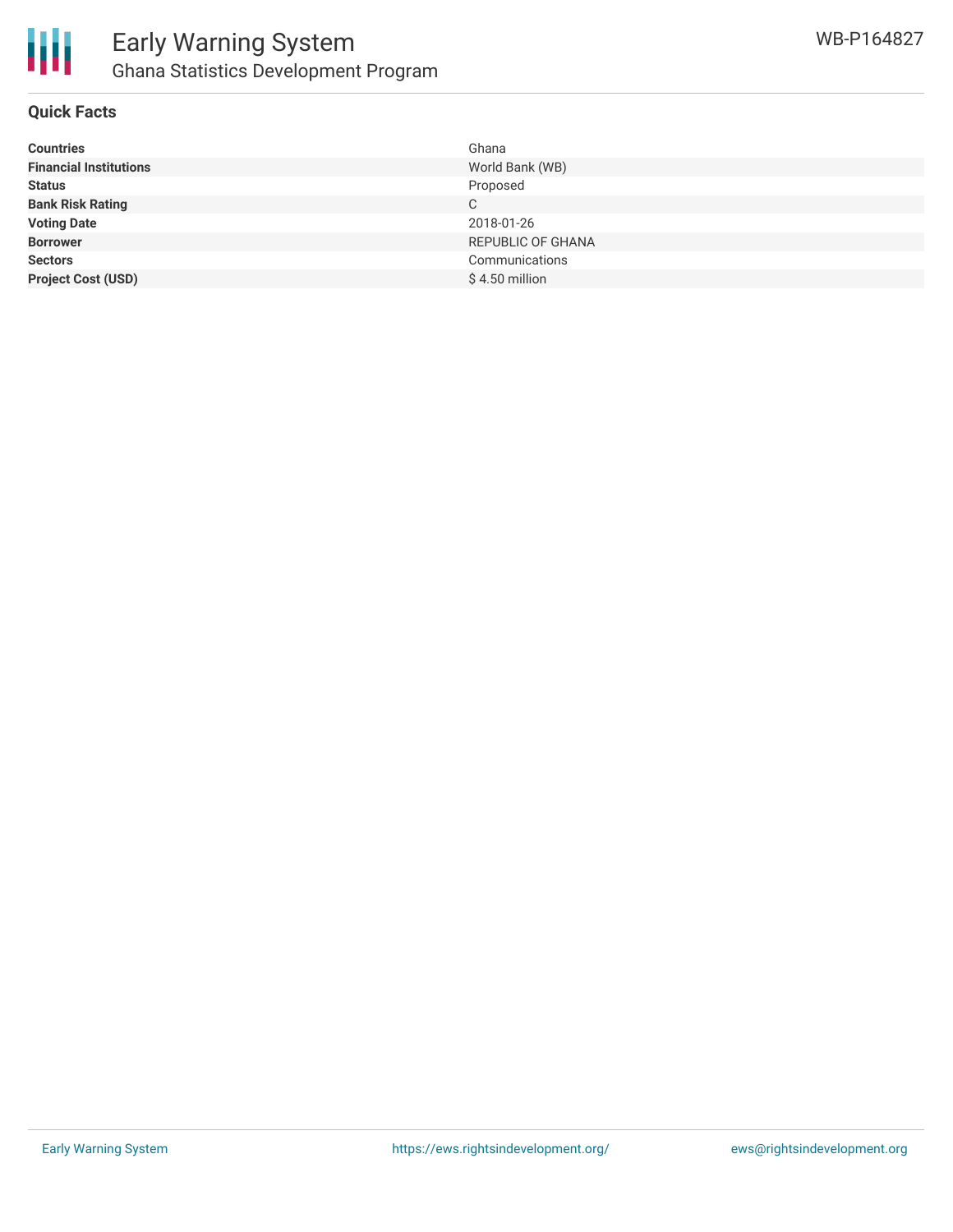

#### **Project Description**

The Project development objective is to strengthen the National Statistical System in the production and dissemination of timely and robust statistics relevant for evidence-based policy-making and other uses.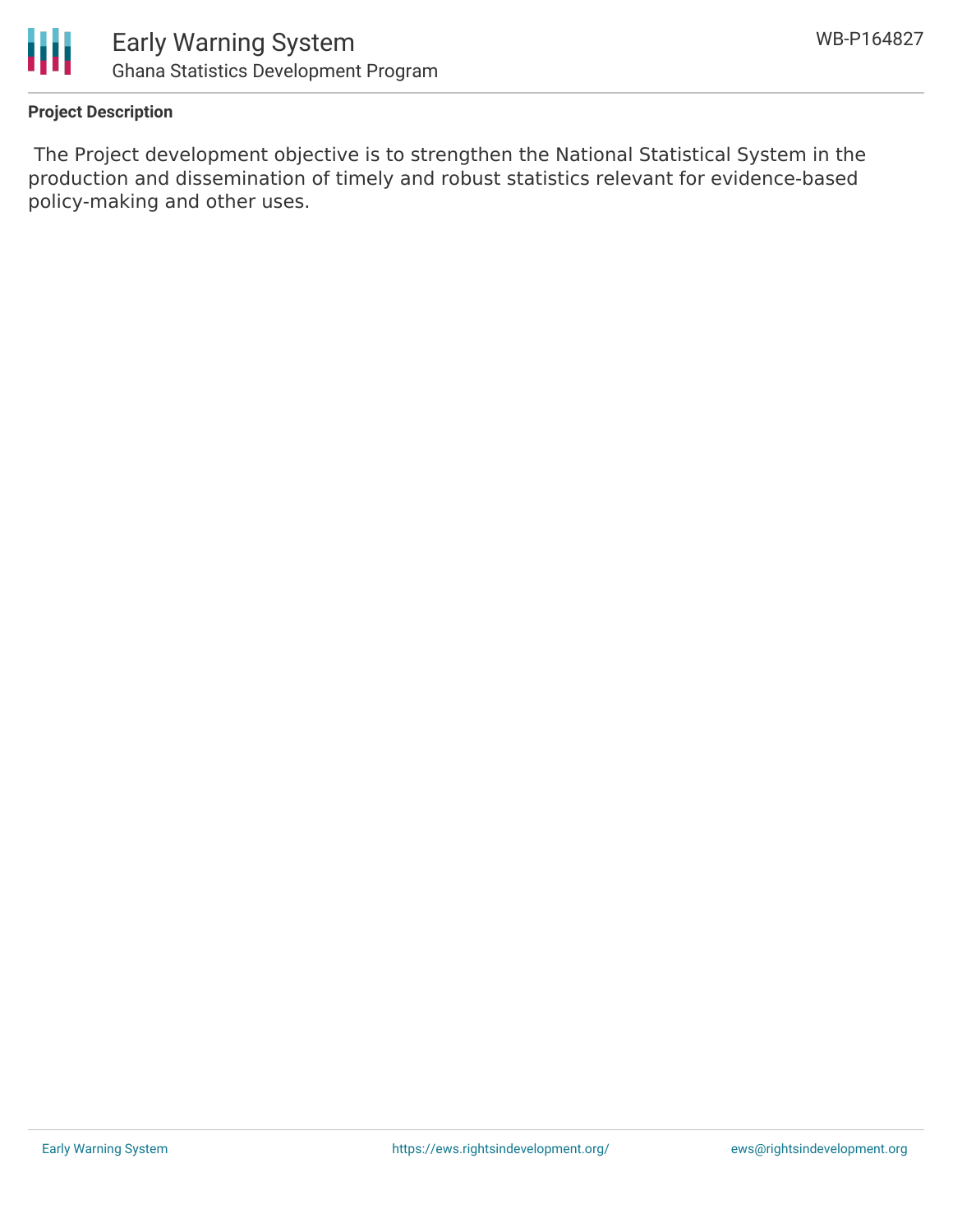

### Early Warning System Ghana Statistics Development Program

#### **Investment Description**

World Bank (WB)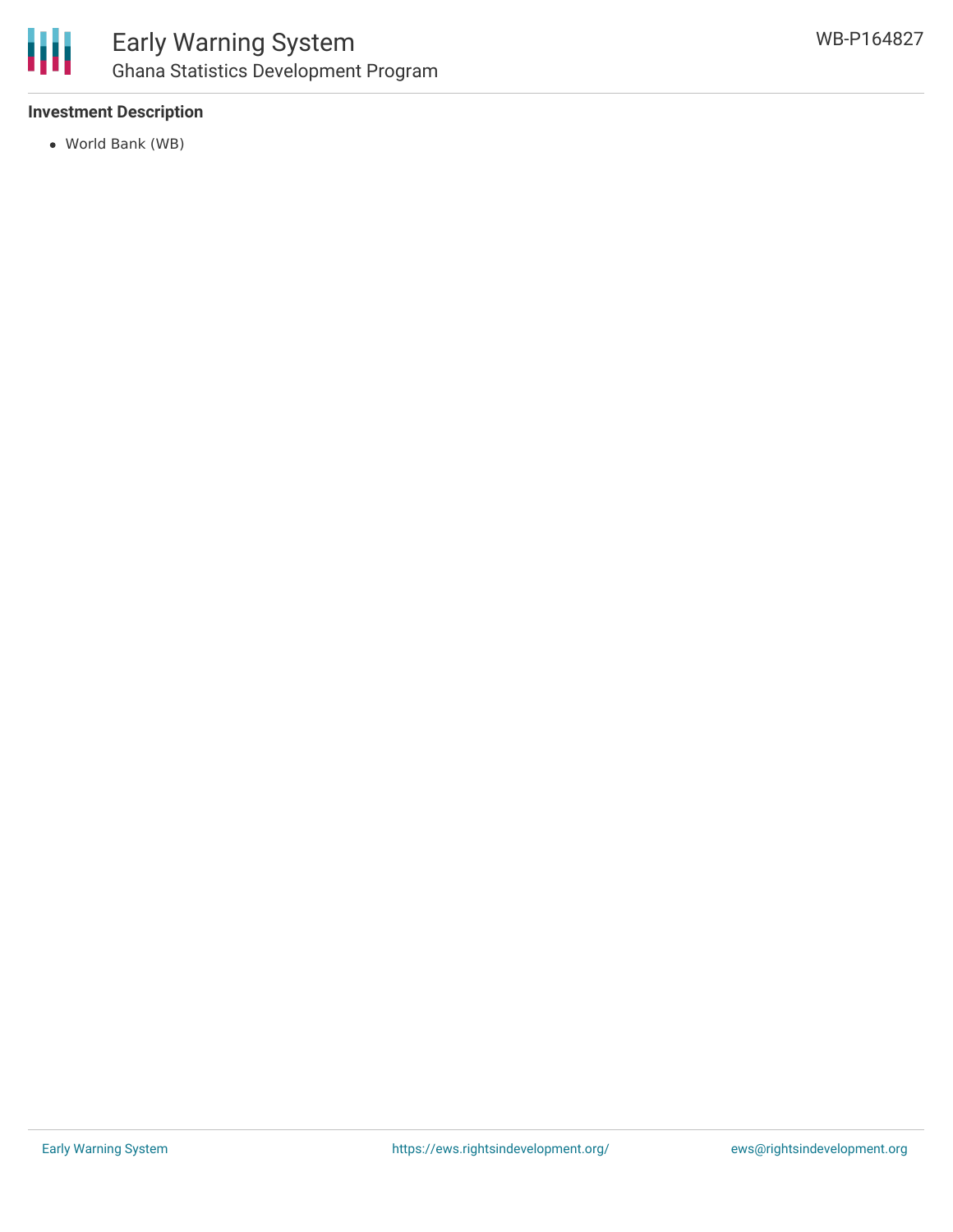

#### **Contact Information**

Name: Republic of Ghana Contact: Michael Ayesu Title: Director, External Relations Department Email: MAyesu@mofep.gov.gh ACCOUNTABILITY MECHANISM OF WORLD BANK

The World Bank Inspection Panel is the independent complaint mechanism and fact-finding body for people who believe they are likely to be, or have been, adversely affected by a World Bank-financed project. If you submit a complaint to the Inspection Panel, they may investigate to assess whether the World Bank is following its own policies and procedures for preventing harm to people or the environment. You can contact the Inspection Panel or submit a complaint by emailing ipanel@worldbank.org. You can learn more about the Inspection Panel and how to file a complaint at: http://ewebapps.worldbank.org/apps/ip/Pages/Home.aspx.